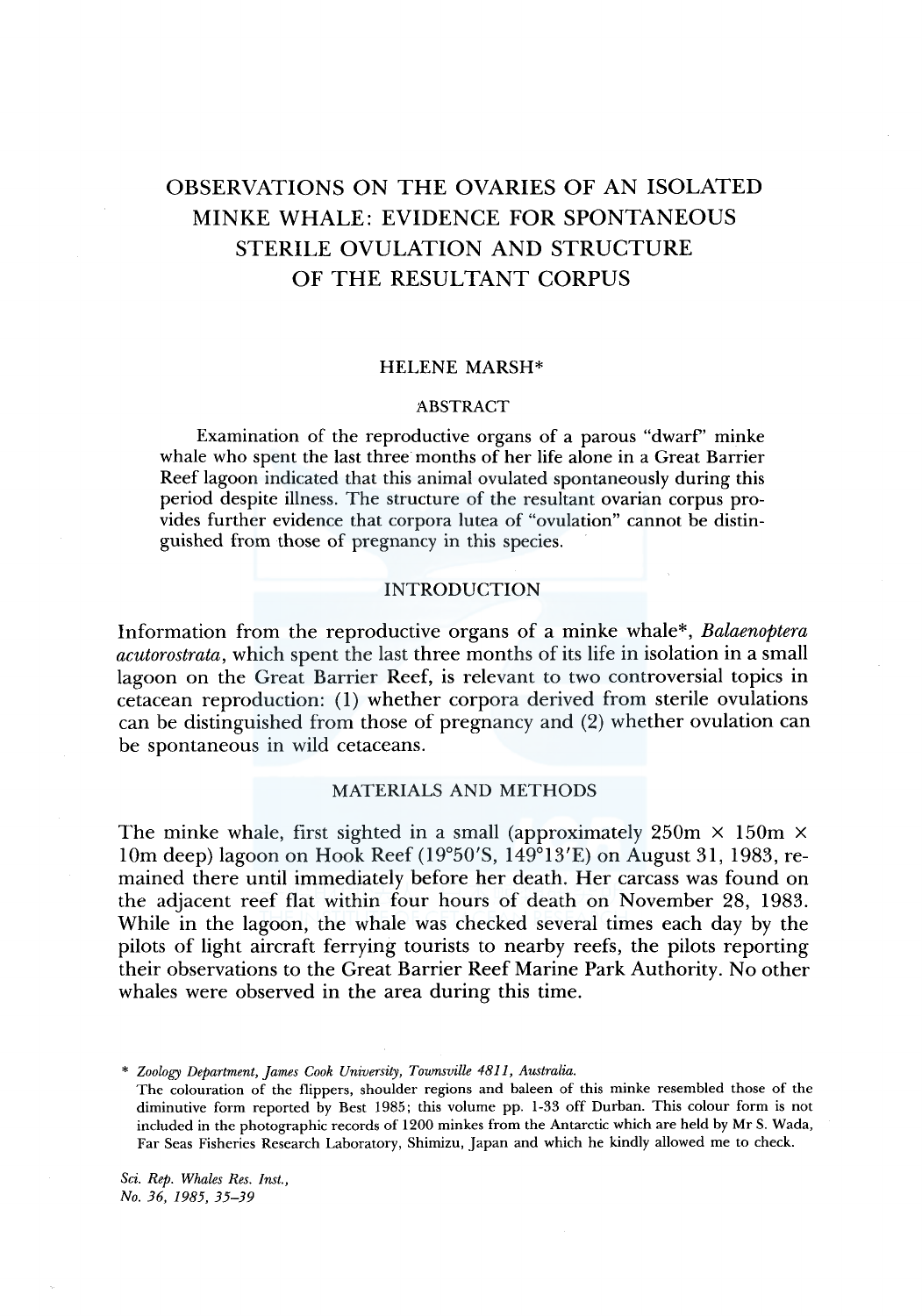#### 36 MARSH

Necropsy commenced about 48hr after death. The whale was measured according to the standards of Norris (1961). The ovaries were excised and formalin-fixed for subsequent macroscopical and histological examination using methods similar to those outlined in Marsh and Kasuya (1984). The uterus was measured using a flexible tape, examined carefully for the presence of an embryo, and sampled for histology at the midlength of each cornu. The right mammary gland was likewise measured and sampled; in addition the depth of the gland was measured using vernier calipers. All histological samples were processed as outlined in Marsh and Kasuya (1984). The earplugs were not collected as they had disintegrated.

## RESULTS

Details of the reproductive organs are summarized in Table 1. I had no difficulty interpreting their histology despite the interval between death and necropsy. Conspicuous stretch marks in the uterine serosa (see Benirschke, Johnson and Benirschke, 1980) and the histology of the mammary gland (see Mackintosh and Wheeler, 1929) indicated that the 7.lm long whale was parous and that she was not lactating. This agrees with Best's (Best, 1982) observations that whales of this colour form reach puberty at a smaller size than typical southern minke whales.

|  | ALL TERMINOLOGY AS IN MARSH AND KASUYA (1984)                  |  |
|--|----------------------------------------------------------------|--|
|  | TABLE T. DETAILS OF THE KEPRODUCTIVE ORGANS OF THE MINKE WHALE |  |

THE DEDRODUCTIVE ORG

| Component                           |                                           | Left             | Right                                                                                                                                                             | Histological details                                                       |
|-------------------------------------|-------------------------------------------|------------------|-------------------------------------------------------------------------------------------------------------------------------------------------------------------|----------------------------------------------------------------------------|
| Ovary weight (g)                    |                                           | 100.6            | 92.0                                                                                                                                                              |                                                                            |
|                                     | Mean diameters of ovarian structures (mm) |                  |                                                                                                                                                                   |                                                                            |
| Corpus luteum/albicans              |                                           | 33.3             | As in Marsh & Kasuya (1984)<br>Fig. 19a.                                                                                                                          |                                                                            |
| Old corpora albicantia              |                                           | 13.5, 12.5, 11.0 | 13.5, 10.9                                                                                                                                                        |                                                                            |
| Corpus atreticum a                  |                                           | 18.4             |                                                                                                                                                                   | As in Appendix B to Workshop<br>Report Fig. 2c, d (Perrin et al.,<br>1984) |
| Corpus atreticum b                  |                                           | 6.0              |                                                                                                                                                                   |                                                                            |
| Largest follicle                    |                                           | 3.0              | 3.5                                                                                                                                                               |                                                                            |
| Diameter of each uterine cornu (cm) | 8.8                                       | 8.8              | Endometrial glands well<br>developed and crowded; some<br>hyalinzation of stroma beneath<br>surface epithelium; as in<br>Benirschke et al. (1980) Figs 21<br>& 22 |                                                                            |
|                                     | Depth of mammary gland at midlength (cm)  |                  | 1.8                                                                                                                                                               | Completely involuted as in<br>Mackintosh and Wheeler<br>(1929) Fig. 138    |

The right ovary contained what appeared to be a well-established yellow corpus luteum with a fibrin-filled centre (Fig. 1). The corpus was  $33.3<sub>mm</sub>$  in

> *Sci. Rep. Whales Res. Inst., No. 36, 1985*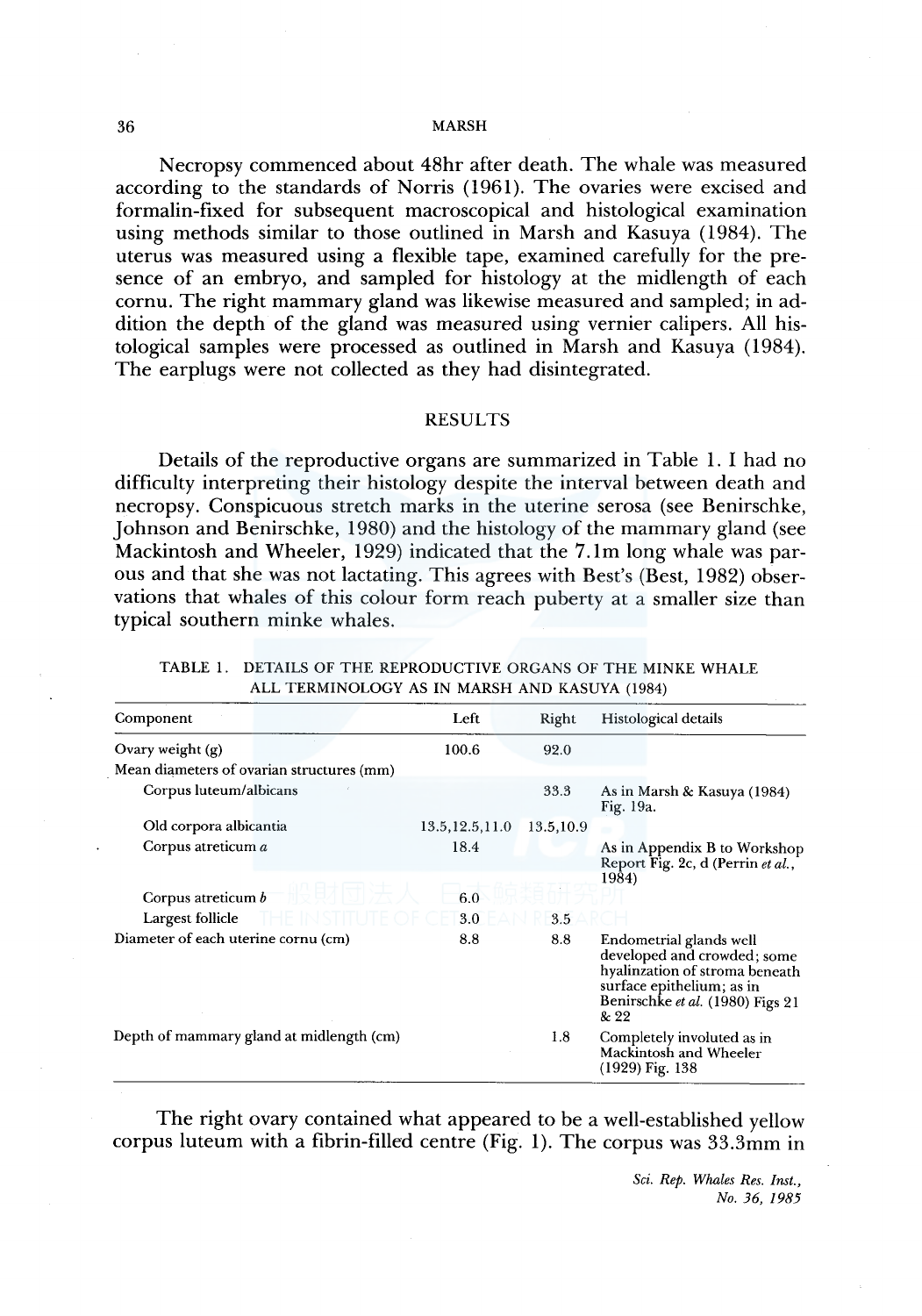# MINKE WHALE OVARIES 37

mean diameter. Histologically, this corpus showed signs of early degeneration into a corpus albicans (see Table I). The whale showed no indications of recent pregnancy. The uterine cornua were equal in size and the endometrial histology was similar to that of specimens of Stenella longirostris and Stenella attenuata with an advanced corpus luteum of "ovulation"as described by Benirschke et al., (1980). It thus seems certain that the corpus illustrated in Fig. 1 resulted from a sterile ovulation. The suggestion of Robins (1954) that only corpora lutea of pregnancy have fibrin-filled centres is thus untenable in the minke whale, and we conclude that corpora lutea of "ovulation" cannot be distinguished structurally from those of pregnancy. Many other cetologists have also come to this conclusion (for references see Marsh and Kasuya, 1984).

## DISCUSSION

Despite our knowledge of the whale's activities in the three months prior to her death, it is impossible to be certain of the age of the corpus illustrated in Fig. 1, especially as the only comparable material is from seasonally limited catches of typical southern minke whales. The corpus fals within the size range of corpora lutea measured in 14 lactating minkes by Best (1982). Best classified these animals as"recently ovulated"and concluded that ovulations can occur during autumn and winter, but are most frequent in spring (the season when the minke was isolated in the lagoon).

C. Lockyer (pers. comm.) recorded a"post-ovulation, sterile, regressing" corpus luteum in the ovaries of three non-lactating typical southern minke whales, all of which were killed in January. The corpus illustrated in Fig. 1 was smaler than any of the three measured by Lockyer (which ranged from 3. 78cm to 4.5cm in mean diameter), possibly reflecting the tendency for the size of the corpus luteum to be positively correlated with body size. However, Lockyer advises that two of the corpora she measured definitely appeared older (more regressed) than the one in Fig. 1.



Fig. 1. Cross-section through the right ovary showing the corpus luteum/albicans of "ovulation" with its fibrin-filled centre (arrowed). The scale bar represents 1 cm.

Sci. Rep. Whales Res. Inst., No. 36, 1985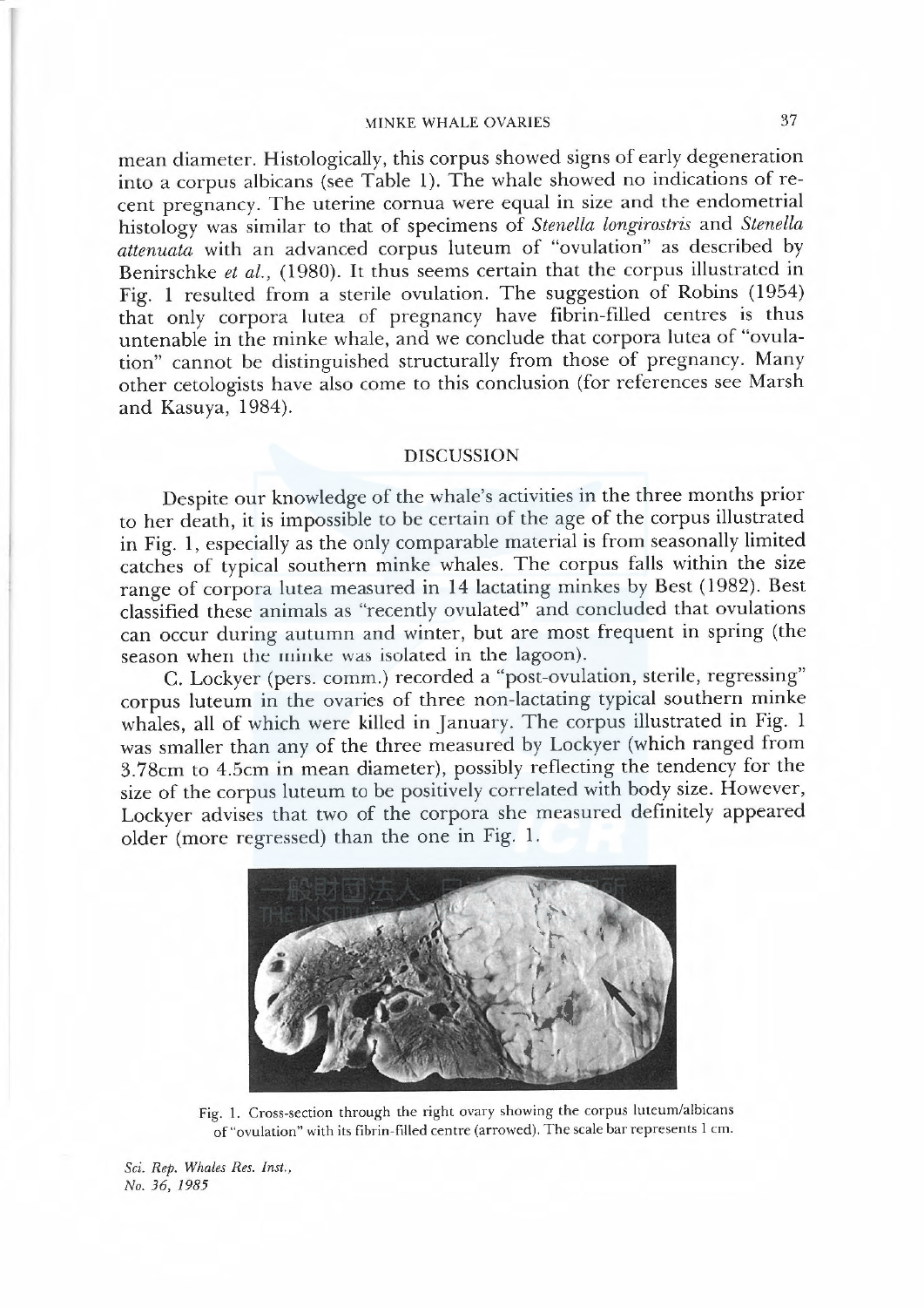#### 38 MARSH

Kirby and Ridgway ( 1984) concluded on the basis of hormonal monitoring of captive dolphins, that *Tursiops truncatus* and *Delphinus delphis* can ovulate spontaneously. If the minke ovulated spontaneously while alone in the lagoon she did so despite the fact that she was ill during this period. The pathologist present at the necropsy (Dr R. Speare, Graduate School of Tropical Veterinary Science, James Cook University) could not determine the cause of death but reported that (1) the whale had suffered (and recovered) from chronic peritonitis at least one month before death (2) a chronic gastric ulcer and two acute gastric haemorrhages were present in the second stomach (3) the blubber especially in the neck region was oedematous indicating starvation. This last symptom was consistent with the progressive encaving of the neck region which was photographically documented during the whale's tenure in the lagoon. Ridgway ( 1972) cites this as a sign of severe weight loss in porpoises.

If the whale last ovulated before entering the lagoon, the corpus in Fig. 1 must have been at least three months old. This seems unlikely in view of the observations of Sawyer-Steffan, Kirby and Gilmartin (1983) who monitored five, assumed ovulations in captive *T. truncatus.* The assumed ovulations were assessed by elevated serum progesterone levels which dropped markedly within one month, suggeting the corpus luteum of each of these animals was active for only a few weeks. I conclude that the minke whale ovulated spontaneously while alone in the lagoon despite her illness.

# ACKNOWLEDGEMENTS

The Great Barrier Reef Marine Park Authority funded several trips to monitor the whale during its tenure in the lagoon as well as the necropsy. I gratefully acknowledge their support, the field assistance of numerous volunteers, and Christina Lockyer for a stimulating correspondence on the subject of minke whale ovaries, and Toshio Kasuya and Peter Best for their comments on an earlier draft of this manuscript.

# **REFERENCES**

BENIRSCHKE, K. M., L. JOHNSON and R.J. BENIRSCHKE, 1980. Is ovulation in dolphins, *Stenella longirostris* and *Stenella attenuata,* always copulation induced? *Fish. Bull. U.S.,* 78: 507-528.

BEST, P.B., 1982. Seasonal abundance, feeding, reproduction, age and growth in minke whales off Durban (with incidental observations from the Antarctic). *Rep. lnt. Whal. Commn,* 32: 759-786.

KIRBY, V.L. and S.H. RIDGWAY, 1984. Hormonal evidence of spontaneous ovulation in captive dolphins, *Tursiops truncatus* and *Delphinus delphis. Rep. Int. Whal. Commn. Spee. Iss.,* 6: 459-464.

MACKINTOSH, N.A. and j.F.G. WHEELER, 1929. Southern blue and fin whales. *Discovery Reports,* 1: 257-540. MARSH, H. and T. KASUYA, 1984. Changes in the ovaries of the short- finned pilot whale, *Globicephala mac-*

*rorhynchus,* with age and reproductive activity. *Rep. Int. Whal. Commn Spee. Iss.,6:* 311-335.

NORRIS, K.S. (ed.), 1961. Standardized methods for measuring and recording data on the smaller cetaceans. *]. Mamm.,* 42: 471-476.